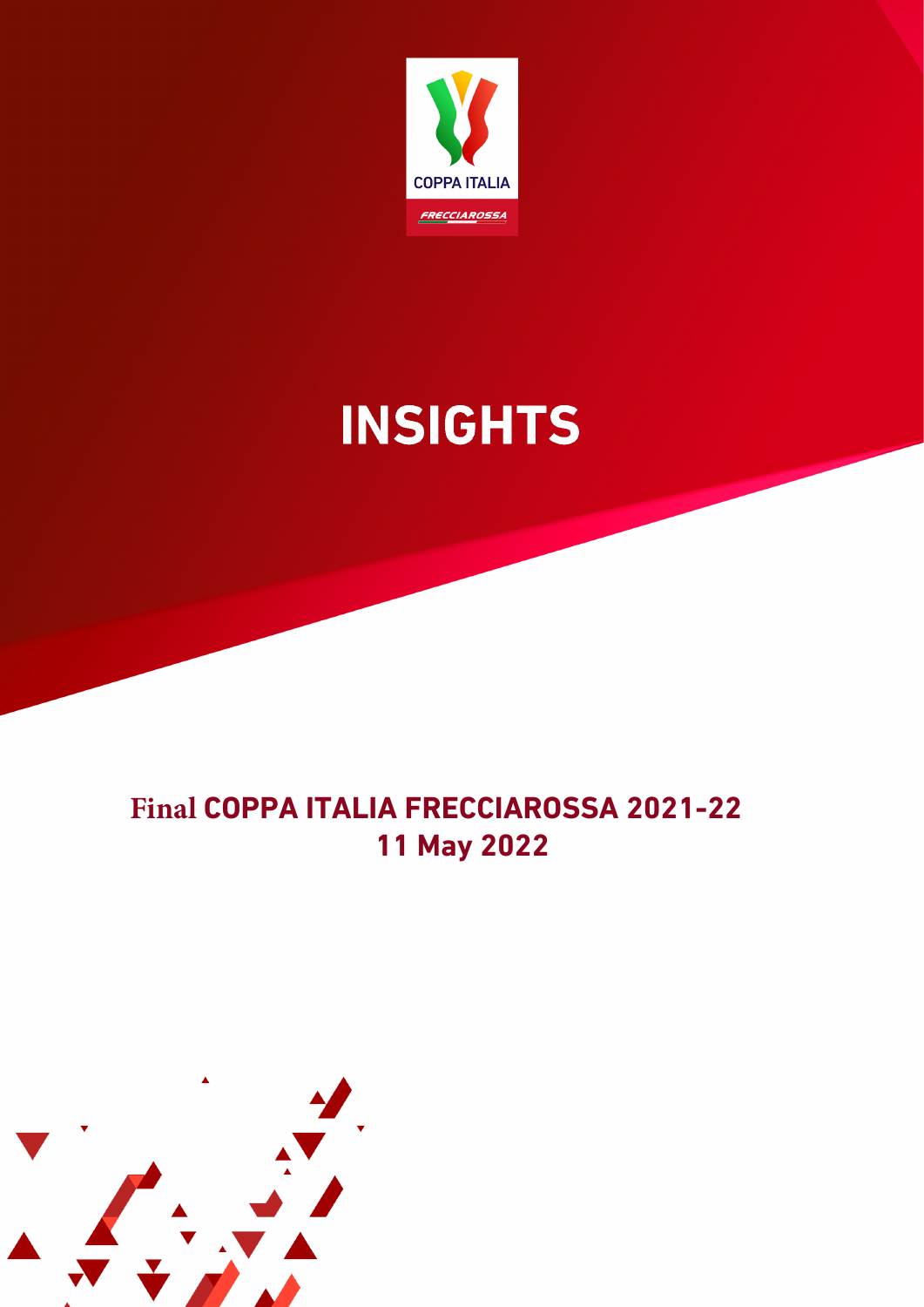

### **11/05/2022 21:00 - OLIMPICO**

## **JUVENTUS** Vs

**This will be the third Coppa Italia Final match between Juventus and Inter Milan: the Bianconeri have won the both previous games (4-1 in 1959 and 1-0 in 1965).**

**The match between Juventus and Inter Milan is the one played the most times in Coppa Italia, 33 before this Final: the Bianconeri have won 15 times against the Nerazzurri (D8, L10); however, five of the last 10 matches between the two teams in this competition ended in a draw (two Juventus wins and three Inter Milan wins in this period).**

**Inter Milan have won each of the last two official matches against Juventus, as many wins as in the previous 13 (D4, L7): since the birth of Serie A (from 1929/30), the Nerazzurri have never won three games in a row against the Bianconeri considering all competitions and more generally only Fiorentina in 1940/41 and Lazio in 1942/43 gained at least three wins against the Bianconeri in the course of a single season.**

**Juventus are the team that has reached the Coppa Italia Final the most times (21, including this one) and in general have won the competition the most times (14); including 2021/22, the Bianconeri have reached the Final seven times in the last eight seasons (the only exception in 2018/2019) and in five of these they have won the trophy.**

**Juventus could become the fifth team of the Big-5 European leagues able to win the National Cup at least 15 times, after Barcelona (31 Copa del Rey), Athletic Club (23 Copa del Rey), Bayern Munich (20 DFB Pokal) and Real Madrid (19 Copa del Rey).**

**This will be the second Coppa Italia Final to be played on 11th of May: the previous one was back in 2006, won by Inter Milan against Roma (3-1).**

**Inter have kept clean sheets in four of their last five Coppa Italia matches, including all their last three; the last time they have collected more clean sheets in a row in the competition was between November 2006 and February 2007 (six).**

**Massimilano Allegri could become the first manager in the Coppa Italia history able to win the trophy five times (he won four Coppa Italia so far, a join-record alongside Sven-Göran Eriksson and Roberto Mancini).**

**Simone Inzaghi could become the second manager able to win the Coppa Italia both for Lazio and Inter Milan, after Roberto Mancini.**

**Juventus could become the first team against which Simone Inzaghi records 10 defeats as a manager in all competitions; however, since his debut for Lazio in April 2016 he has won six times against the Bianconeri (all competitions), at least twice as many as any other manager.**

**Considering the current Century, Juventus have scored 14 goals in the Coppa Italia Final (excluding own goals) with 13 different players - the only one who scored more than once was Medhi Benatia (brace in the 2017/18 Final).**